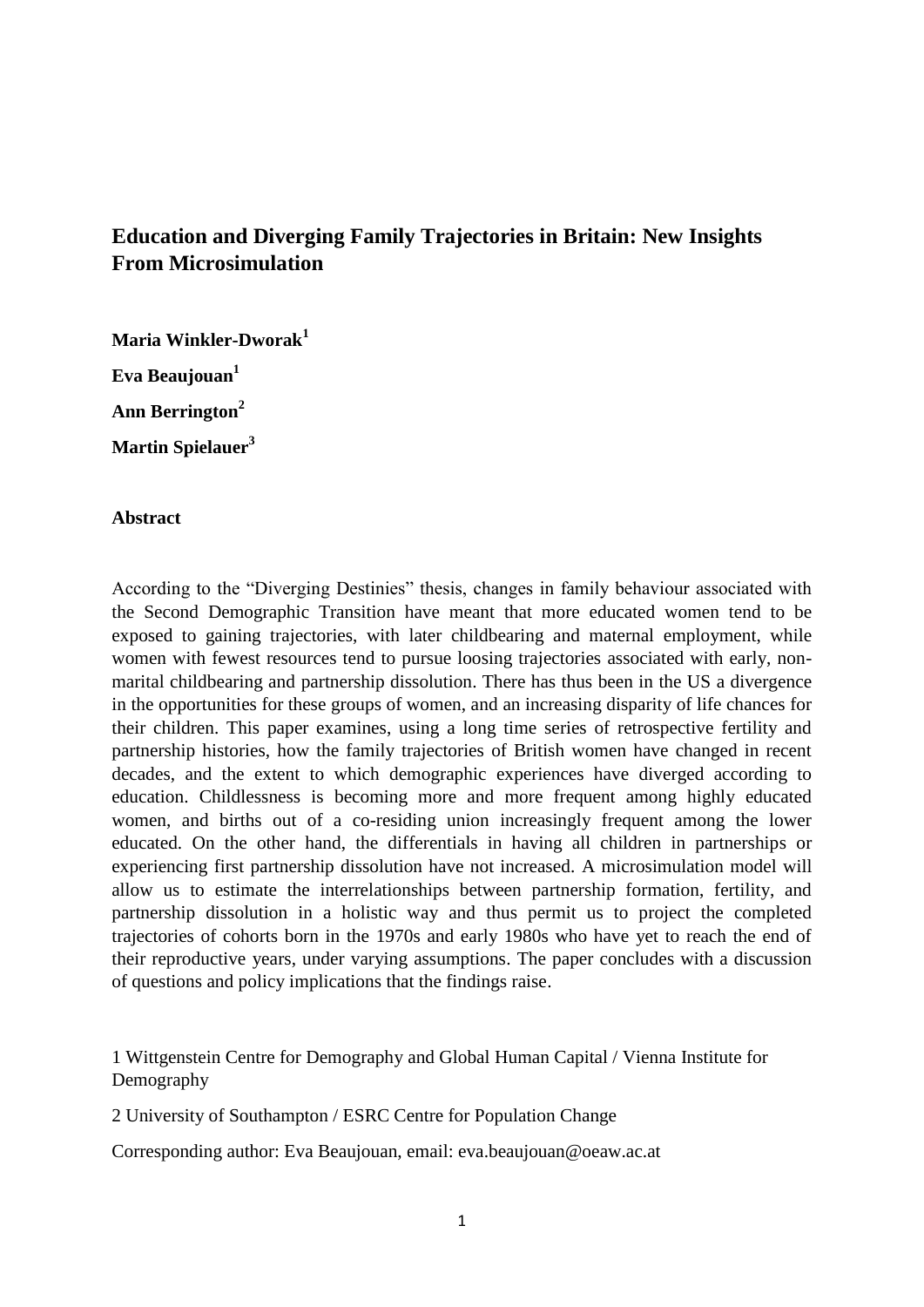# **Motivation**

Recent research repeatedly emphasises the link between economic vulnerability and family behaviour (Cherlin, 2014). According to McLanahan (2004) changes in family behaviour associated with the Second Demographic Transition have meant in the US that more educated women tend to be exposed to *gaining* trajectories, with later childbearing and maternal employment, while women with fewest resources tend to pursue *loosing* trajectories associated with early, non-marital childbearing and divorce. There has thus been a divergence in the opportunities for these groups of women, and an increasing disparity of life chances for their children. Level of education is suggested as a key marker of this vulnerability (Carlson, 2012; McLanahan 2004). Explanations for early and non-marital childbearing among less advantaged groups in the US focus on the lack of employed male breadwinners as suitable marriage partners (Cherlin, 2014; McLanahan, 2004; Oppenheimer, 1988), but also on lower self-efficacy and more frequent unintended births among low income women (England et al., 2011; Musick et al., 2009). Edin and Kafalas (2005) argue that for young poor women childbearing is often one of the few ways they can get meaning into their lives.

It is unclear to what extent this "diverging destinies" thesis is relevant for European countries. Family change in Europe is, in general, considered much less problematic than in the US. Notably, the educational differentials in partnership and family formation patterns tend to be narrower than in the US (Perelli-Harris and Lyons-Amos, 2014), and in many European societies lone-mothers are supported to some extent by welfare regimes in raising their children (Knijn et al. 2007). Also, the perception of cohabitation and of childbearing in cohabitation is positive in many European contexts, even if marriage often remains valued (Perelli-Harris et al. 2014). However, the UK is more like the US than many of its European neighbours in terms of the socio-economic gradient of non-marital childbearing and lone parenthood (Berrington et al., 2015; Berrington, 2014) and similar to the US, rhetoric conflating family instability and poverty is pervasive. Indeed, the current Conservative Government includes a measure of the proportion of children not living with two biological parents in their indicators of poverty (DWP, 2016). Recent research focusing on fertility (e.g. Berrington, Stone and Beaujouan, 2015; Ní Bhrolcháin and Beaujouan 2012), partnership behaviour (e.g. Berrington, Perelli-Harris and Trevena, 2015; Ní Bhrolcháin and Beaujouan 2013) and lone parenthood (Berrington, 2014) suggests that there are *increasing* educational differences in the sequencing of family formation and in the stability of families. The present research *brings together* these strands of evidence by providing an overview of the cohort change in partnership and childbearing trajectories within educational groups in Britain.

Motivated by findings from recent qualitative research which suggest that higher educated men and women prefer a more 'traditional' sequencing of family formation, i.e. cohabitation, then marriage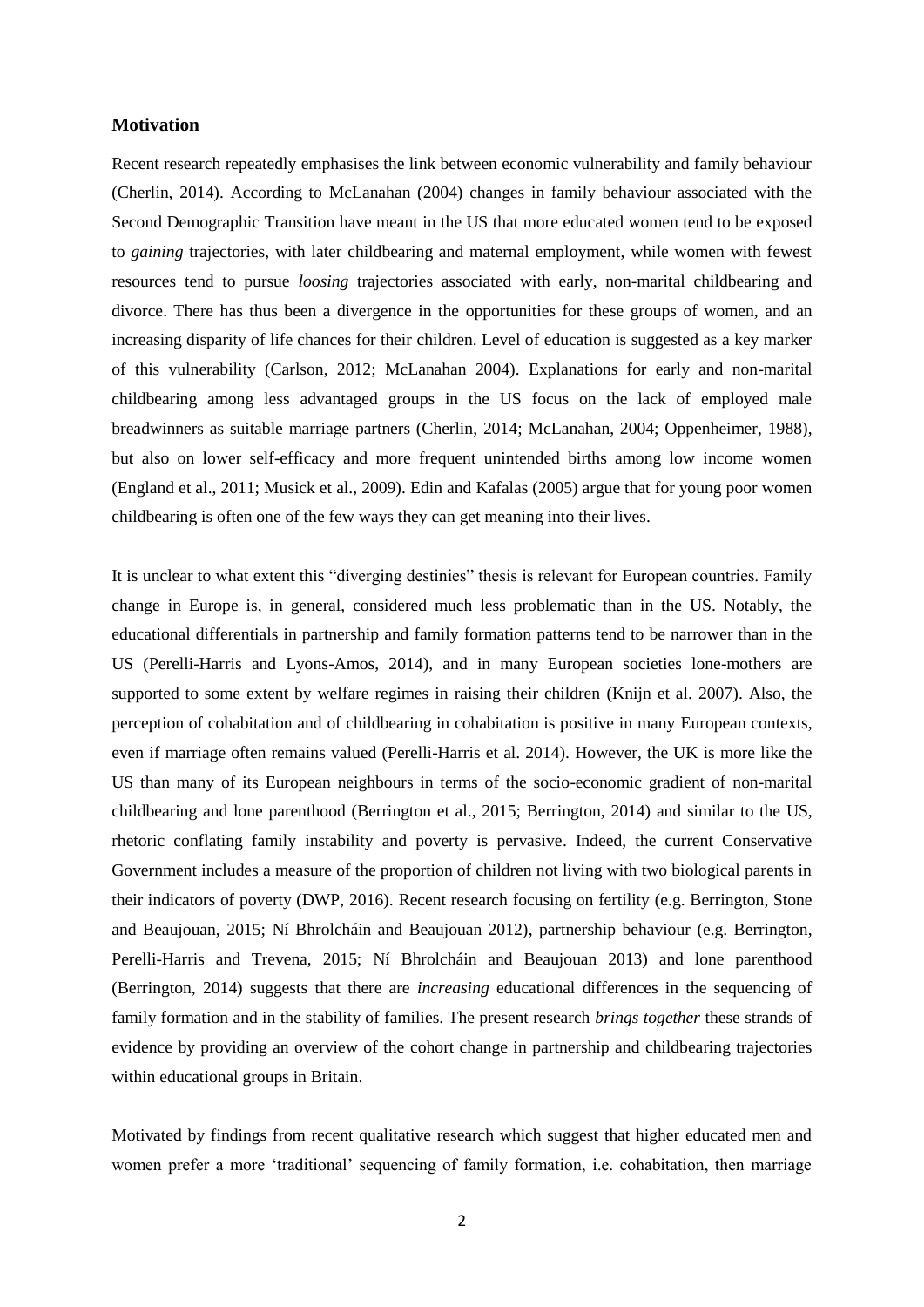prior to childbearing (Berrington, Perelli-Harris and Trevena, 2015) we examine how the interrelationship between partnership and fertility differs by education and whether there is evidence of a divergence (Thomson et al. 2013). Furthermore, we examine for Britain the extent to which there has been a cross-over in the educational gradient of separation, from positive to negative, as there has been observed elsewhere (Matysiak et al. 2013). We move beyond existing studies by considering the whole family trajectory, rather than a particular event, e.g. a non-marital birth, providing new estimates of for example: the number of women who have children just within a first co-residential partnership; the number who have children within more than one partnership; or the average amount of years spent living as a lone mother, according to education. We also examine how the timing of entry into family formation is associated with subsequent family size and examine whether Britain is similar to the US in the way in which early childbearing outside of any co-residential partnership is associated with a subsequent life course characterised by childbearing within more than one partnership (Carlson and Furstenberg, 2006; Guzzo, 2014; Thomson et al., 2014).

Whilst we observe the completed experience of those born 1940-1969, the more recent cohorts have not yet reached age 45. We therefore use microsimulation to project the last part of their trajectories under alternative assumptions.

### **Research questions**

RQ1: What are the main changes for birth cohorts 1940-1969 in women's experience of partnership and of fertility by level of education?

RQ2: What have been the key changes for birth cohorts 1940-1969 in the intersection between partnership and childbearing across the life course by level of education? Key markers include: the proportion who experience a birth outside of any co-residential partnership; the stability of partnerships that involve children; the likelihood of mothers and non-mothers repartnering; the average number of years spent as a lone mother; the proportion of women who have children within more than one partnership.

RQ3: Given their level of education and family experiences so far, what might the family trajectories of those born 1970-94 look like, given different assumptions?

# **Data and Methods**

The data come from the Centre for Population Change General Household Survey (GHS) database (Beaujouan et al. 2014) for the years 2000-2009, augmented with retrospective fertility and partnership histories from the first wave (2009-2010) of the Understanding Society Survey. Whilst the partnership histories have been validated internally and against external sources (Berrington et al. 2011) and are considered to be of good quality, there is some evidence that childlessness is slightly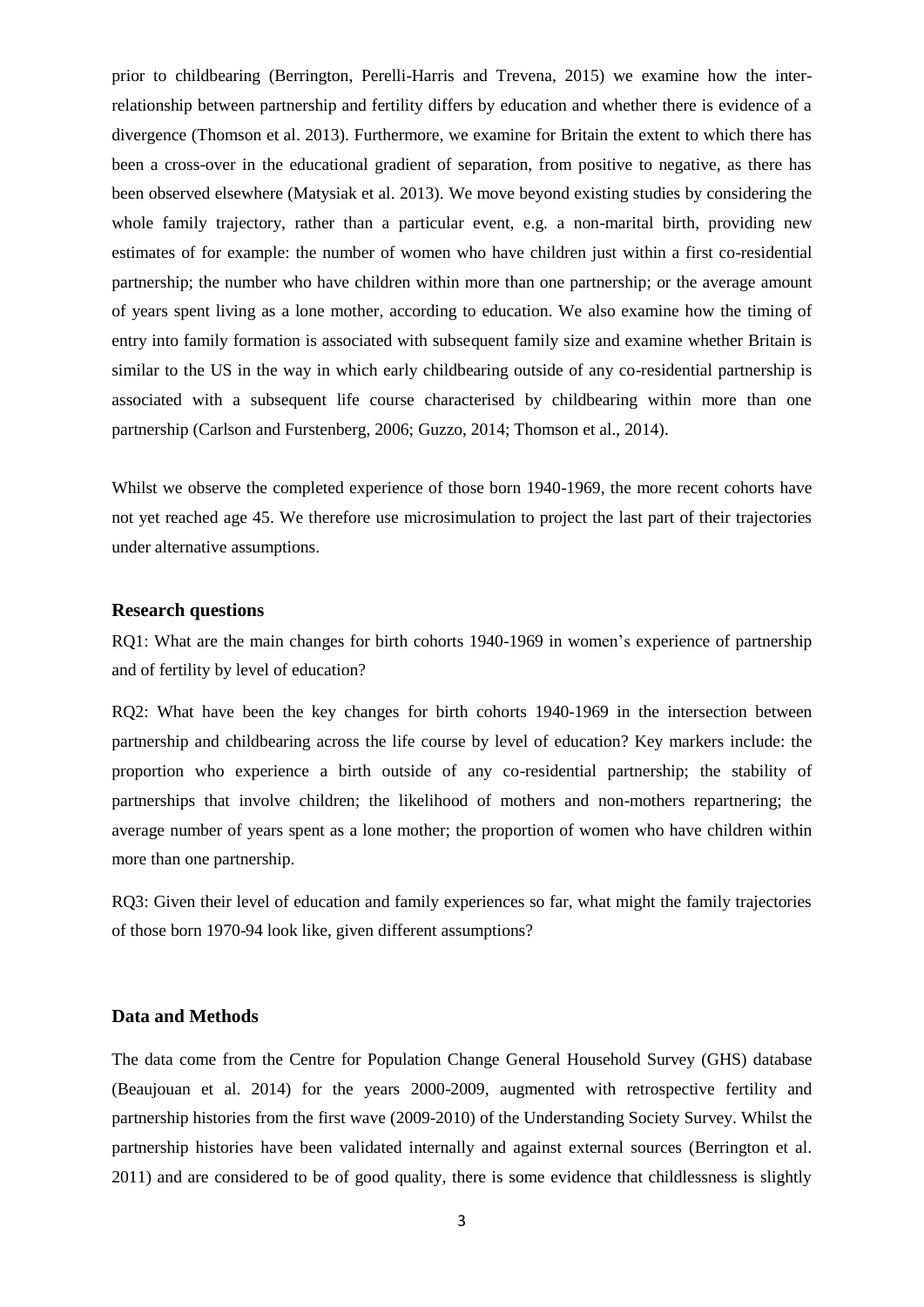over estimated within recent rounds of the GHS, especially among women aged 50 and older at interview (Ni Bhrolchain et al., 2011). We select women born from 1940 onwards, excluding those who had a first child or entered a first partnership before the age of 15 or were born abroad. Indeed, their partnership behaviour is different from natives and even different between immigration groups (Hannemann and Kulu 2015). The analytical sample thus consists of 61,756 women with consistent partnership and childbearing histories. By comparing the reported dates (month and year) of live births and entry and exits from sequential partnerships we define whether and in which partnership each birth took place. Any birth whose date was comprised within the dates of a partnership (cohabiting or married) was considered as a birth inside a co-residential union. Any other birth was considered out-of-union. The accuracy of the calculations depends on the quality of the retrospective reporting of partnership and childbearing together, which we will discuss. Since we do not have any information concerning the identity of the fathers we estimate the level of multi-partner fertility using the proportion of children born within different co-residential partnerships. We know that women do sometimes repartner the same man (Skew et al., 2011), so this may be a slight inflation of the actual number of different fathers.

In preparation of the microsimulation, we estimate separate hazard regression models of birth and union events experienced by British women from when they were aged 15 to maximum aged 45, focusing on cohorts born in the 1940s to the mid-1990s. Previous research had modelled the early family transitions of women born in 1958 and 1970 up to age 29 (e.g. Berrington, 2003), here in each cohort we use all the observations until the time of survey also for the most recent cohorts. Partnership events are however closely linked or competing, thus the estimations of cohabitation versus direct marriage, of marriage versus separation of cohabitation, and of separation of cohabitation versus marriage, are undertaken in a competing risk setting. All models are estimated for three groups of education separately and for the whole population. Level of education is coded as high (first and higher degree), medium (teaching and nursing qualifications and Advanced 'A' levels) and low (secondary school qualifications e.g. O levels, GCSE, CSEs and below). Enrolment in education is a time-varying covariates. We note that there have been important changes in the British population by educational attainment, notably the share of women with less than O level passing from almost two third to one fifth of all women between the 1940-49 and the 1960-69 birth cohorts (Berrington et al. 2015), and that our results must be interpreted accordingly.

The results then serve as parameters to our microsimulation model implemented in Modgen (Statistics Canada). The microsimulation (Winkler-Dworak et al., 2015; Thomson et al., 2011) generates hypothetical populations of women with different union and childbearing histories for all groups of education and cohorts, even for those cohorts who are still in their reproductive age at the time of observation. We then assess how family forms are related with cohort fertility levels, and how the relationship changed as family forms were becoming more complex across cohorts.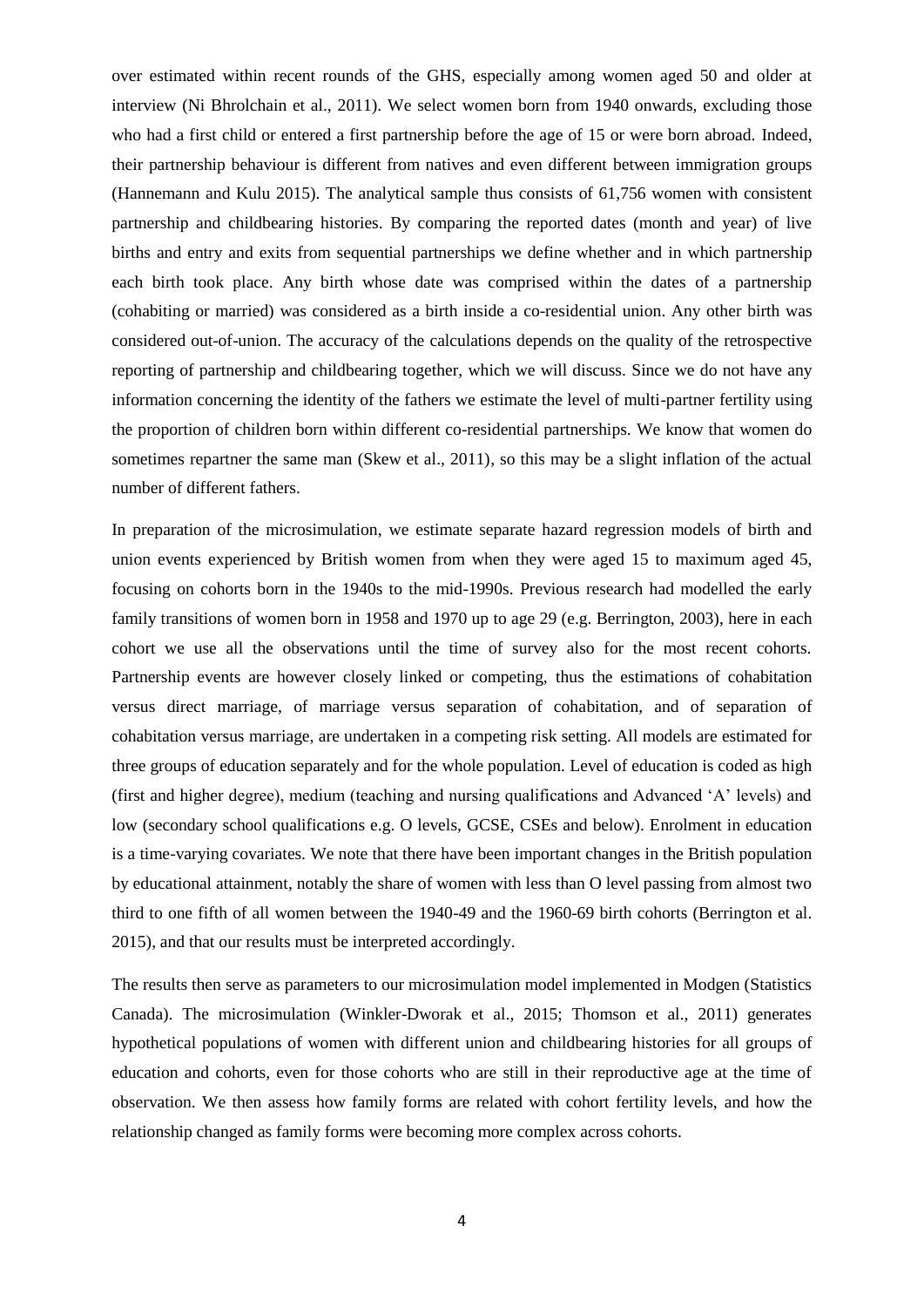# **Results**

Below we present the results for research questions 1 to 3 (Figures 1 and 2 and Table 1) based on observed experiences of cohorts born 1940 to 1969. We continue to work on the microsimulation and projections required for RQ3.

*RQ1* Change in experience of partnership and fertility by level of education

By age 45 the vast majority of women had experienced at least one co-residential union. In the earliest birth cohort born in the 1940s there was a significant educational difference whereby 9% of high educated women had not entered a partnership, compared to just 3% of low educated women (results not shown). However, the proportion of low educated women who have never had a co-residential partnership increased over time, such that the gaps became much smaller – among the 1960-69 cohort 6% of low educated, 4% of medium educated and 8% of high educated women had never had a union.

Figure 1 shows the outcome of the first union according to birth cohort and level of education. In the earliest birth cohort (1940-49) it was actually those with high education who were most likely to see their relationship dissolve. Over the decades however the instability of first partnership has increased most for those with low and medium levels of education, such that among the 1960-69 cohort, partnership instability is similar across the educational groups – around 60% of first partnerships had dissolved by age 45. These findings reflect the changing nature of the first partnership, notably its fertility – and how this is moderated by educational experience, as we will go on to discuss.



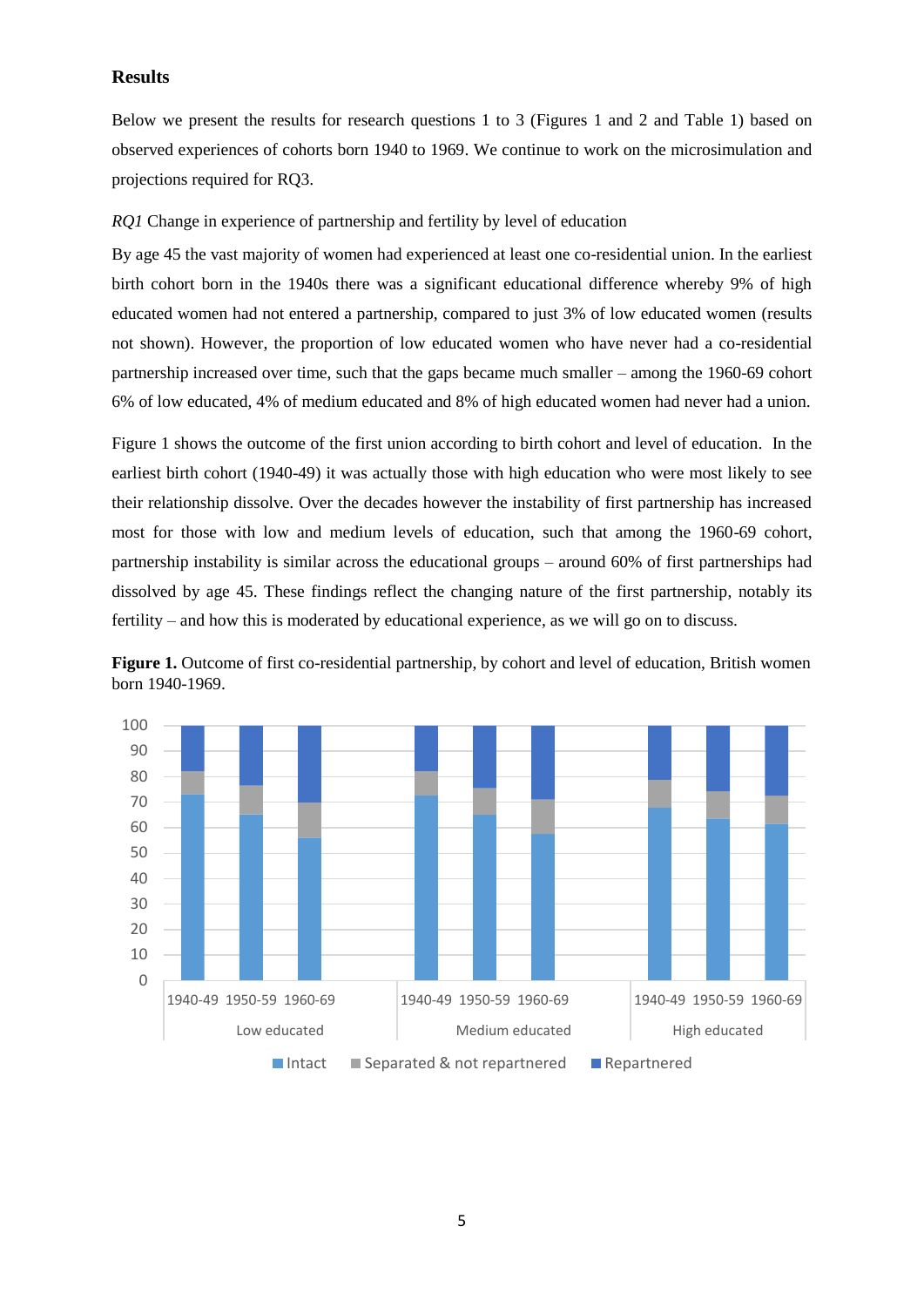Although the overall mean age at entry into motherhood rose steadily for cohorts born 1940-69, we have seen an increased polarisation, with delay to older ages being particularly pronounced among those with high education (Berrington et al., 2015). Total number of children ever born alive (completed family size) has declined across the cohorts (from 1.94 to 1.83 children per woman), associated with an increase in childlessness and the postponement of childbearing to later ages (Berrington et al., 2015). Table 1 shows that levels of childlessness are lower among less educated women. Comparison of the ten-year birth cohorts suggests that the proportions childless remained stable for low and middle educated groups (at around 13% and 17% respectively), whilst the proportion of highly educated women remaining childless increased from 24% to 26%.

# *RQ2 Intersection between partnership and childbearing across the life course by level of education*

Overall, we observe a significant decline in the proportion of women whose births all occur within the first union (from 72% among women born in the 1940s to 57% among women born in the 1960s, table 1). Interestingly, this pattern is very similar among all the educational groups. In other words, a significant minority of highly educated women born in the 1940s who went to University in the late 1950s and 1960s had a first partnership that did not bear children. Whilst the data in Table 1 do not tell us whether this partnership was cohabiting or married, the finding is consistent with those of Ni Bhrolchain and Beaujouan (2013, p.445) who showed that it was the most educated that were the fore-runners in terms of cohabitation "In 1980–84, between 9 percent and 15 percent more of the best than of the least educated women aged 25+ had experienced cohabitation".

Overall, the proportion of women whose births all occur within their second union has increased – from 2.3% to 6.0%. This increase has occurred across all educational groups, but is particularly large for the medium educated (2.5% to 7.5%).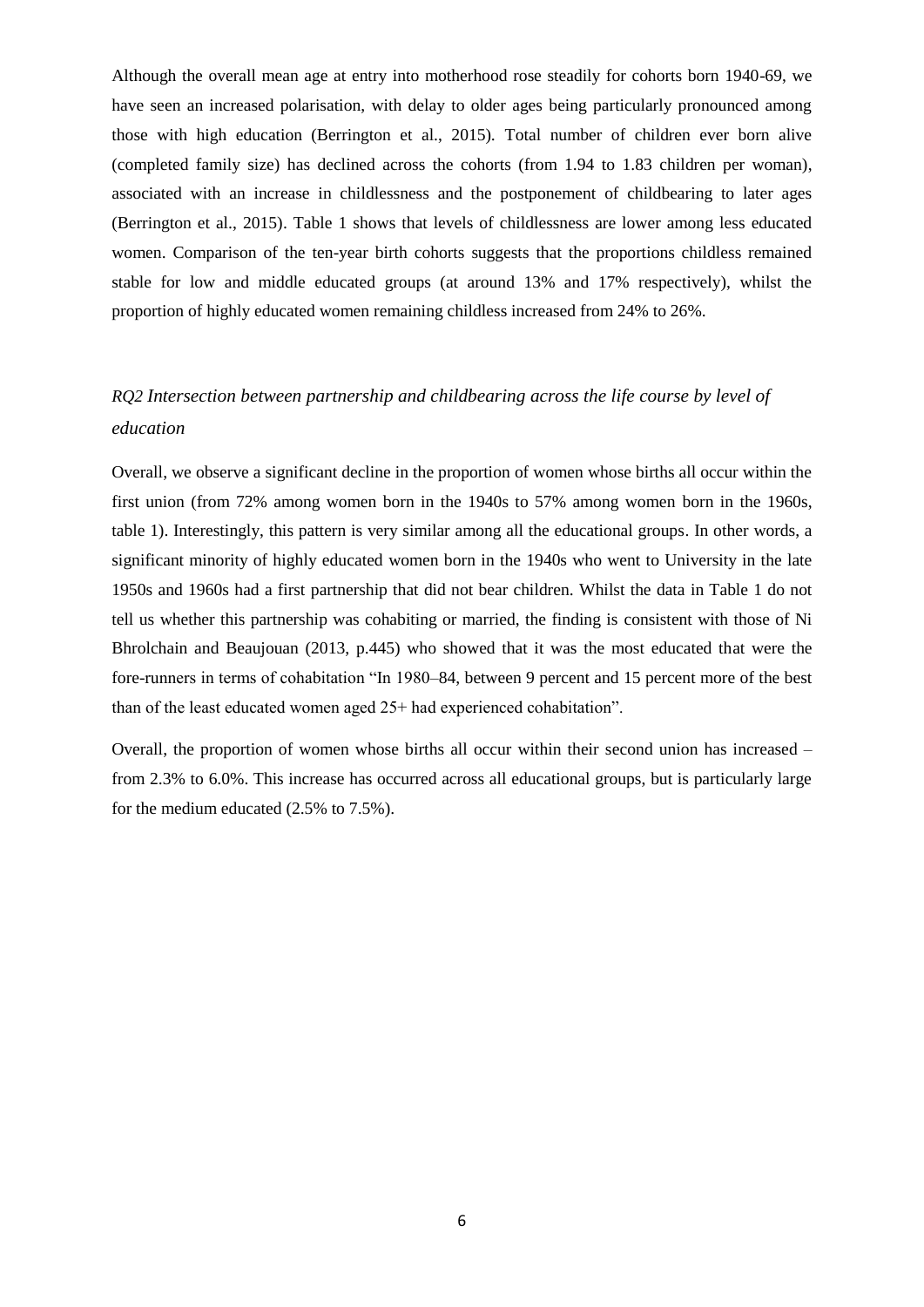Table 1. Observed family trajectories up to age 45 by level of education (selected trajectories, are not mutually exclusive).

| Lower educated                | Birth cohort |         |         |  |
|-------------------------------|--------------|---------|---------|--|
|                               | 1940-49      | 1950-59 | 1960-69 |  |
| Childless                     | 13.0         | 14.6    | 13.4    |  |
| All births out of union       | 2.5          | 3.8     | 8.0     |  |
| All births in first union     | 72.9         | 65.5    | 56.0    |  |
| All births in second union    | 2.0          | 3.8     | 5.3     |  |
| All births in third union     | 0.0          | 0.2     | 0.6     |  |
| Births in at least two unions | 3.5          | 4.1     | 5.3     |  |
| Births out and in union       | 6.0          | 8.0     | 11.3    |  |

| Medium educated               | Birth cohort   |         |         |
|-------------------------------|----------------|---------|---------|
|                               | 1940-49        | 1950-59 | 1960-69 |
| <b>Childless</b>              | 16.6           | 17.7    | 16.6    |
| All births out of union       | 2.2            | 2.9     | 5.0     |
| All births in first union     | 72.6           | 64.3    | 58.8    |
| All births in second union    | 2.5            | 5.5     | 7.5     |
| All births in third union     | 0 <sub>1</sub> | 0.8     | 1.4     |
| Births in at least two unions | 2.7            | 4.0     | 3.8     |
| Births out and in union       | 3.2            | 4.8     | 7.0     |

| Higher educated               | Birth cohort |         |         |
|-------------------------------|--------------|---------|---------|
|                               | 1940-49      | 1950-59 | 1960-69 |
| <b>Childless</b>              | 23.7         | 23.3    | 26.1    |
| All births out of union       | 2.3          | 2.7     | 3.8     |
| All births in first union     | 64.4         | 60.4    | 54.6    |
| All births in second union    | 3.7          | 6.9     | 7.4     |
| All births in third union     | 0.4          | 11      | 1.6     |
| Births in at least two unions | 2.0          | 2.6     | 2.9     |
| Births out and in union       | 3.5          | 3.0     | 3.7     |

| A11                           | Birth cohort   |         |         |
|-------------------------------|----------------|---------|---------|
|                               | 1940-49        | 1950-59 | 1960-69 |
| <b>Childless</b>              | 14.8           | 16.7    | 16.7    |
| All births out of union       | 2.5            | 3.4     | 6.5     |
| All births in first union     | 72.0           | 64.8    | 56.6    |
| All births in second union    | 2.3            | 4.6     | 6.0     |
| All births in third union     | 0 <sub>1</sub> | 0.5     | 0.8     |
| Births in at least two unions | 3.2            | 3.7     | 4.5     |
| Births out and in union       | 5.2            | 6.3     | 8.8     |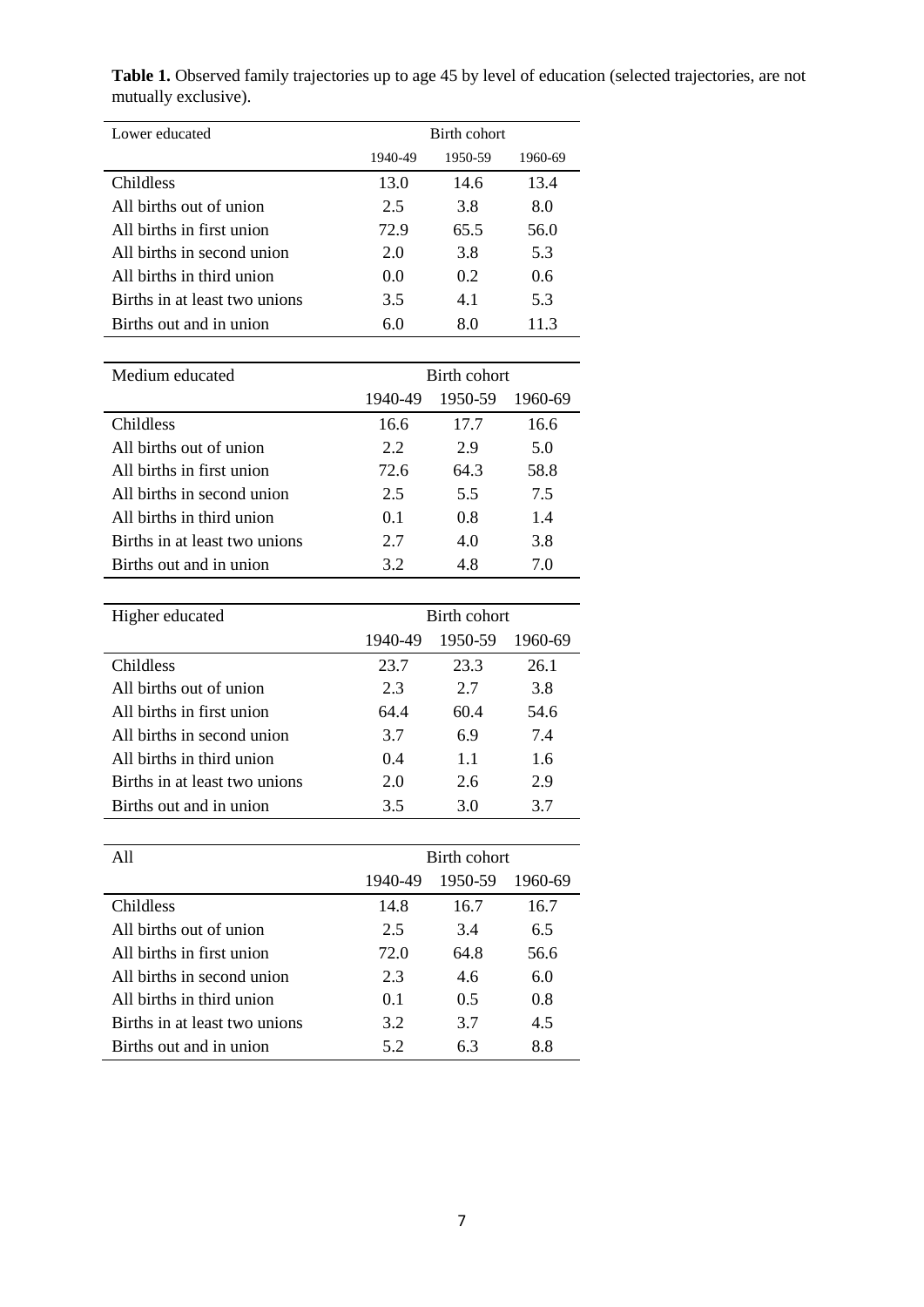Interestingly, there has been only a modest increase over cohorts in the proportion of women who bear children in at least two unions (3.2% to 4.5%). What has changed is the proportion who experience the birth of at least one child outside any sort of co-residential partnership. Overall this doubled from 7.7% to 15.3%. Furthermore, the increase was much larger for those with low levels of education (8.5 to 19.3). Overall, multipartnered fertility as defined in Thomson et al. (2013) was composed of births within and out of unions. Separating these two out gives the striking result that it was mostly the share of births outside any union that increased across cohorts in the UK (Figure 2). While the educational differential in the proportion of women having children within unions (even several) was not changing much, the number of low educated women giving birth outside a (declared) partnership became much more significant.



**Figure 2.** Proportion of women who have all their births outside of any co-residential partnership, British women born 1940-1969.

It would appear then, that in terms of overall partnership (i.e. not disaggregating cohabitation and marriage), the key area of divergence across educational groups has been in the proportion of births that take place outside of any co-residential partnership. Fertility taking place in several co-resident relationships has increased very little, even for the low educated. In fact, experiencing several unions has become much more frequent, but separations of childless unions is also extremely frequent, which explains the contrast in these two increases.

#### **Next steps for the analyses**

Over the next few months we will extend the analyses in a number of ways: First we will establish *where* in the life course births outside co-residential partnerships are taking place and how this differs by education - are they primarily to young women prior to any co-residential partnership i.e. teenagers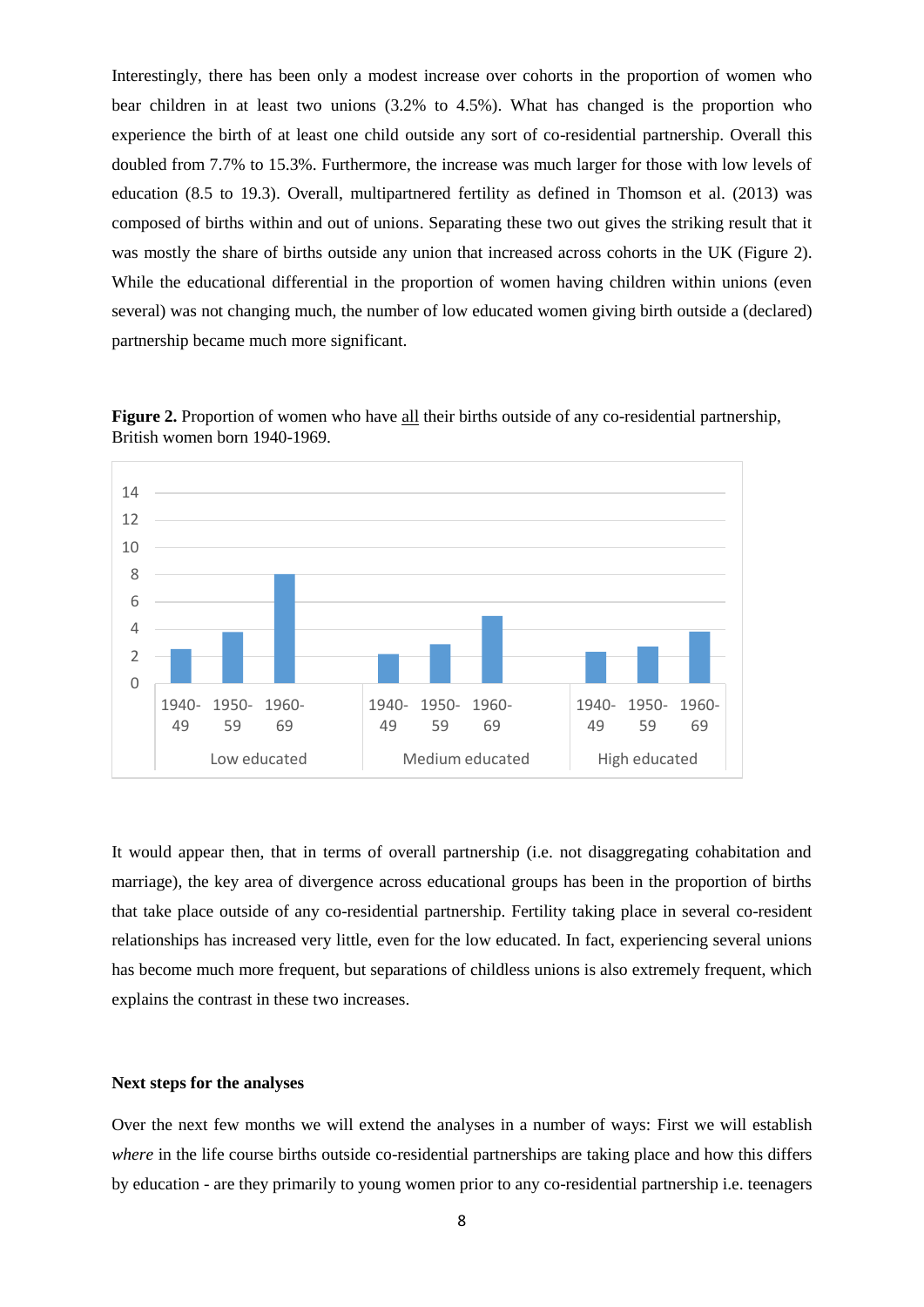(we know that within these cohorts teenage childbearing continued to be much higher in the UK than other European countries, and more similar to the US), or are they spread across different stages of the life course? Previous analyses of the GHS time series dataset (Berrington, 2014) showed that the proportion of female birth cohorts who experienced a pre-partnership birth prior to age 25 increased from 6% among those born in 1950-54, to 10% among those born 1970-74, but then remained steady – being 9% for cohorts born 1980-84. Comparison of the 1958 and 1970 British cohorts' early life experiences by Berrington (2003) showed that a roughly similar proportion experienced a conception prior to any co-residential partnership. In both cohorts there was a similar negative class gradient in the occurrence of a pre-partnership conception. What appears to have changed is the partnership behaviour following conception. There has been a dramatic reduction in the proportion who legitimate their conception through marriage, and a rapid increase in the proportion who start cohabiting and had a cohabiting birth, or in the proportion who have the birth outside of any partnership.

Second we will examine educational gradients in partnership dissolution and repartnering in more detail and by parity and establish whether and to what extent there has been educational divergence in the duration spent in lone mother households between these cohorts. Given that the first (frequently cohabiting) partnership is often childless, it is useful to include a measure of lifetime experience of the dissolution of partnerships containing (under 18) children. This could be simplified by showing the percentage who experienced at least one partnership dissolution following the date at which they entered motherhood.

Finally, we will address the last research question which asks what the likely completed trajectories of more recent birth cohorts will look like given their experience so far and assumptions as to how the patterns shown in previous cohorts can be extended to those yet to reach these life stages. We suspect that the delay in entry into partnership and motherhood could have important consequences for later life course experiences including union stability and completed family size.

### **Discussion**

In this paper we have found evidence for divergence according to education in the family trajectories of British women born between 1940 and 1969. However, the degree of divergence and the extent to which the medium educated group are closer to the most educated group, or closer to the least educated group differs according to family trajectory.

The two trajectories where we see the smallest educational gradient is women who experience all their births within the first partnership, and women who experience first partnership dissolution. We might speculate that this finding relates to the different role of the first partnership among different educational groups. For graduates, the first partnership (often cohabiting and childless) may be more of a convenience - a way to postpone childbearing and marriage until the career gets better established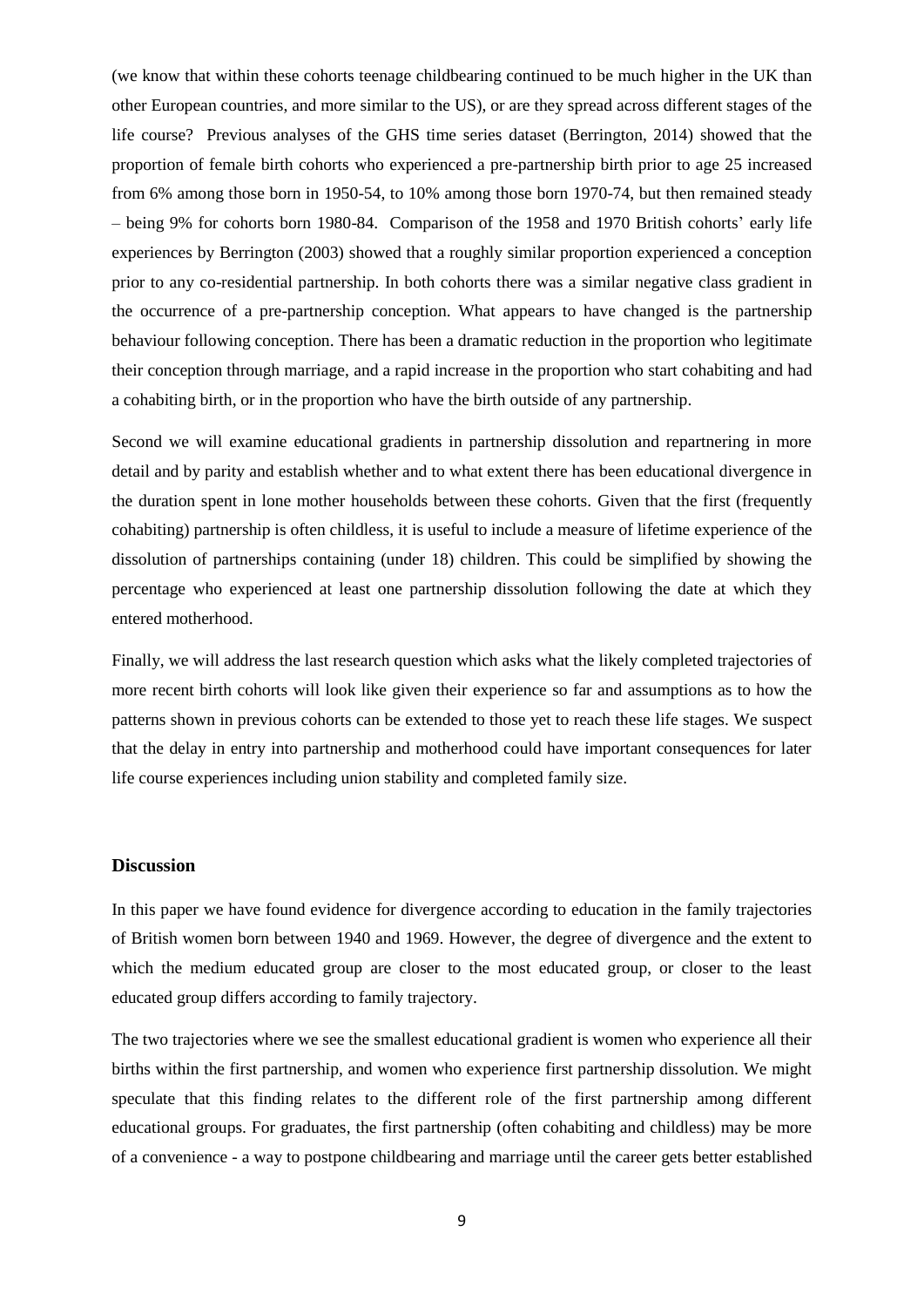(Oppenheimer 1994). Whereas, less educated couples enter parenthood at a younger age and are more likely to become parents either before or during their first partnership (Berrington, 2003).

There are only relatively small educational differences in the likelihood of experiencing partnership dissolution, with the medium educated appear to be more similar to the least educated. The chances of experiencing the dissolution of the first co-residential partnership were already quite high among women of all educational backgrounds born in the 1940s. The proportion experiencing first partnership dissolution has increased further for the two less educated groups. In future analyses where we will identify the dissolution of partnerships where children are present it is likely that a much stronger socio-economic divide will be seen.

The two trajectories where we see the greatest divergence are remaining childless, and experience of one or all births outside of any sort of co-residential partnership. For childlessness, it seems that it is only for those with at least a first degree for whom levels of childlessness increased over time. In other words, overall levels of childlessness in Britain increased because more women entered higher education, but also a higher proportion of female graduates remained childless. The second key area where we see increased educational divergence is in the propensity to have a live birth outside of any co-residential partnership.

There was surprisingly little educational differences in multi-partnership fertility, taken as conceptions within several unions. However, if births outside a union are taken into account in the definition, then the educational differential was becoming substantial, and increasing across cohorts. It would be interesting to know whether the UK is different to e.g. other Anglo-Saxon countries in that lone parenthood has increased more than multi-partnered fertility.

Whilst our empirical findings provide important demographic insight to inform policy debates, many questions are raised by the findings. What role do structural factors such as economic uncertainty, housing unaffordability and welfare policies and the like play in driving these divergences, particularly in childbearing outside of co-residential partnerships. Or are the differences due more to cultural or normative differences between different educational groups? Where children are born outside of a (declared) co-residential partnership, what kind of relationship do the parents have? Is it one that is more similar to a "visiting relationship" where the father remains in regular contact and is involved with their child? How often does the mother actually co-reside with the child's father prior to, or subsequent to the birth? What special support do multi-partnered fertility families need?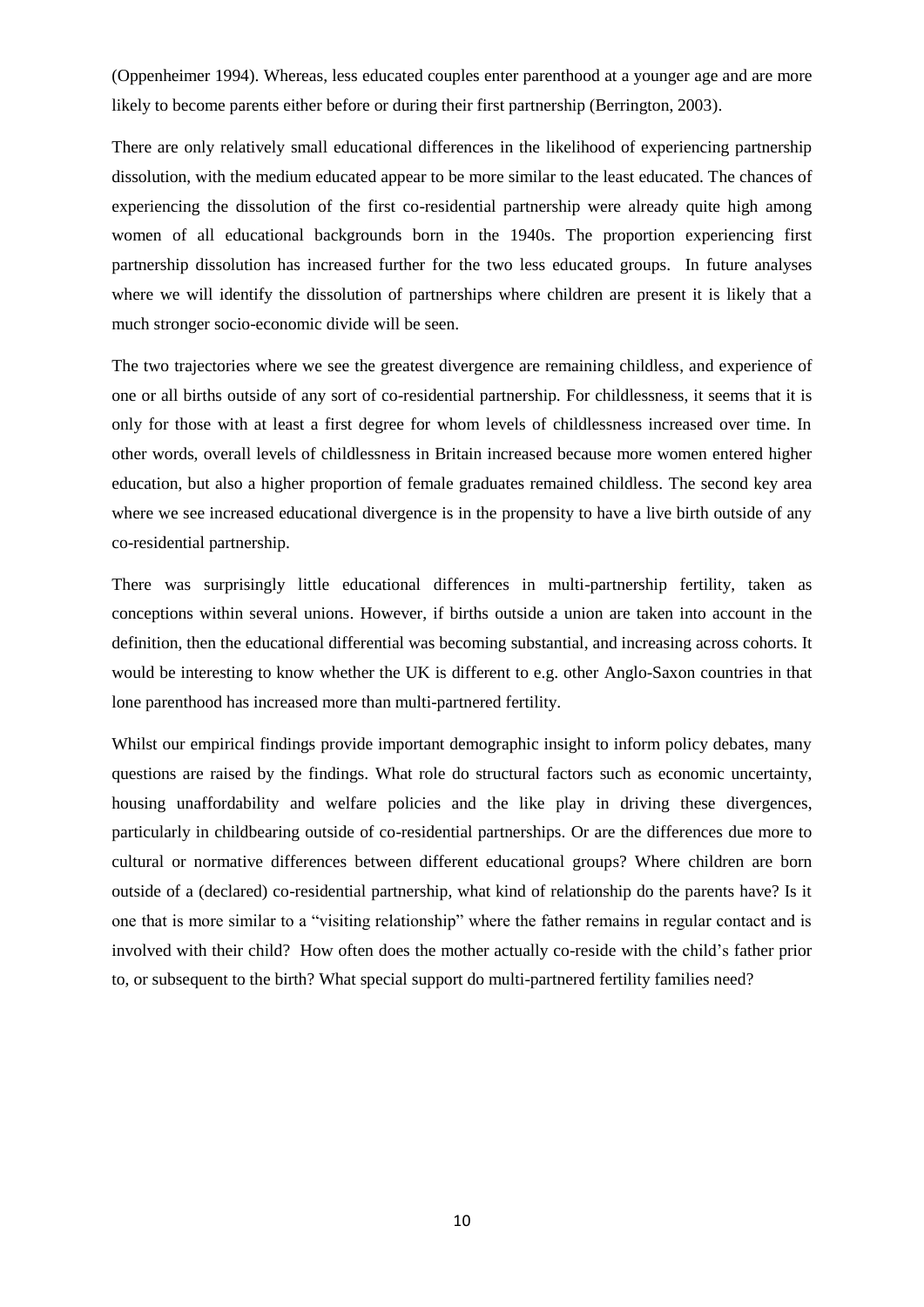### **References**

- Berrington, A. (2003). Change and continuity in family formation among young adults in Britain. Southampton Statistical Sciences Applications and Policy Working PaperA03/04.<http://eprints.soton.ac.uk/8139/>
- Berrington, A. (2014). The changing demography of lone parenthood in the UK.ESRC Centre for Population Change Working Paper Number 48. University of Southampton.
- Berrington, A., Perelli-Harris, B., & Trevena, P. (2015). Commitment and the changing sequence of cohabitation, childbearing, and marriage: Insights from qualitative research in the UK. *Demographic Research*, 33(12), 327–362.
- Berrington, A., Stone, J., & Beaujouan, E. (2015). Educational differences in timing and quantum of childbearing in Britain: A study of cohorts born 1940 − 1969. *Demographic Research,* 33(26), 733–764.
- Carlson, Marcia J. (2012). Understanding Young Fertility in the Context of Economic Disadvantage. Pp. 221- 227 in *Early Adulthood in a Family Context*, edited by Alan Booth et al. New York, NY: Springer.
- Cherlin, A. (2014) *Labor's Love Lost: The Rise and Fall of the Working-Class Family in America*. New York, NY: Russell Sage Foundation.
- Carlson, M. J., & Furstenberg, F. F. (2006). The prevalence and correlates of multipartnered fertility among urban US parents. *Journal of Marriage and Family*, 68(August), 718–732
- Department for Work and Pensions (2016). Social Justice Framework Indicator 1: Family Instability. https://www.gov.uk/government/uploads/system/uploads/attachment\_data/file/410551/social-justiceframework-indicator-1.pdf
- Edin, K., & Kefalas, M. (2005). *Promises I Can Keep*. Berkeley.
- England, P., McClintock, E. A., & Shafer, E. F. (2011). Birth control use and early, unintended births. In M. J. Carlson & P. England (eds.), *Social class and changing families in an unequal America* (pp. 21–49), Stanford, CA: Stanford University Press.
- Guzzo, K. B. (2014). New Partners, More Kids Multiple-Partner Fertility in the United States. *The ANNALS of the American Academy of Political and Social Science*, 654(1), 66-86.
- Hannemann, T., and Kulu, H. (2015). Union formation and dissolution among immigrants and their descendants in the United Kingdom. *Demographic Research,* 33(10): 273–312.
- Knijn, T., Martin, C., & Millar, J. (2007). Activation as a Common Framework for Social Policies towards Lone Parents. *Social Policy and Administration*, 41(6), 638–652.
- Matysiak, A., Styrc, M., & Vignoli, D. (2014). The educational gradient in marital disruption: A meta-analysis of European research findings. *Population Studies,* 68(2), 197-215.
- McLanahan, S. S. (2004). Diverging destinies: How children are faring under the second demographic transition. *Demography*, 41(4), 607–627.
- Musick, K., England, P., Edgington, S., & Kangas, N. (2009). Education differences in intended and unintended fertility. *Social Forces*, 88(2), 543-572.
- Ní Bhrolcháin, M., Beaujouan, É., & Murphy, M. (2011). Sources of error in reported childlessness in a continuous British household survey. *Population Studies,* 65(3), 305-318.
- Ní Bhrolcháin, M., & Beaujouan, É. (2012). Fertility postponement is largely due to rising educational enrolment. *Population Studies*, 66(3), 311–327. doi:10.1080/00324728.2012.697569
- Ní Bhrolcháin, M., & Beaujouan, É. (2013). Education and cohabitation in Britain: A return to traditional patterns? *Population and Development Review*, 39(3), 441–458.